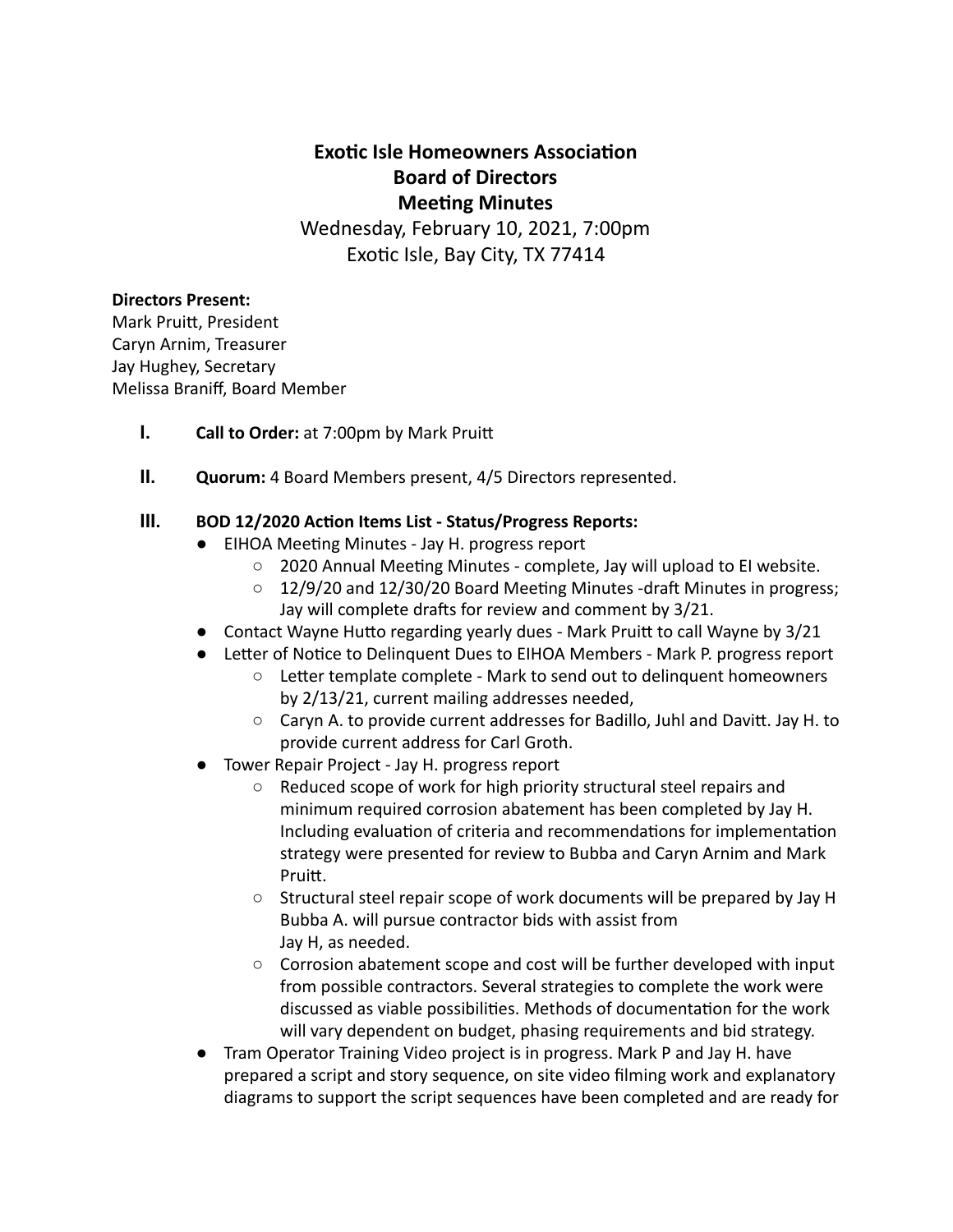editing. Availability to complete this phase is delayed approximately 6 weeks. Jay H. will prepare an interim solution by editing the script and adding images and diagrams to the narrative such that it can serve adequately as a training guideline for upload to the website until the video is completed.

- Bylaws Revision and Repair: Caryn Arnim and Darrell Rogers to develop list of revisions and framework for implementation. Caryn A. to schedule a meeting with the Attorney to transmit scope of revisions needed.
- Flood Valve evaluation and repair no progress to report.
- Security Camera and Monitoring no progress to report. Camera equipment installation is awaiting internet and modem installation by service provider.
- Carl Groth Lot execution of Deed document transfer to EIHOA Jay H. to meet with Carl Groth, tentatively in March.. Schedule to be determined.
- Exotic Isle vehicular access, emergency access; strategies for long term solutions -Melissa Braniff reviewed progress on several initial steps toward developing a viable strategy for road access to the Island through the power plant. She successfully made contact with an executive level STP representative and initiated discussion of key issues involved. She outlined other potential elements of an overall solution. See IV below for additional details of the discussion.

### **IV. Exotic Isle Vehicular Access Road Project:**

● **Progress Report:** Melissa Braniff contacted South Texas Project CFO, George Harrison and successfully opened discussion of vehicle access to Exotic Island, identifying issues of concern for Exotic Isle access as well as security, maintenance and other issues of concern to STP. The existing deficiencies of greatest importance included: inadequate emergency vehicle access to the Island which can have dire consequences for life safety and for property protection. The current ad hoc and essentially unmonitored access through STP property for Island vehicle access is inadequate to fulfill important security protocol for STP.. A range of possible steps to mitigate immediate problems were identified and discussed as were potential strategies for a more comprehensive solution to the long range need for permanent and durable road access to Exotic Island. Possible solutions discussed include:George Harrison to consider making improvements to the existing ranch road; researching precedents for access easements over STP; and researching potential for re-opening portions of the abandoned County road 521. Melissa will contact County regarding status of CR 521 and viability for re-opening for public use or limited EIHOA use.

### **Related Issues and Recommendations of the Board**

- Exotic Island needs an STP Security contact and phone #
- Exotic Isle could offer to provide STP with an EIHOA Owners and Residents Roster with contact information.
- EIHOA could develop a Back Road Use Policy
- $\circ$  Establish notification protocol with STP to address the need for vehicular and equipment access for contractors or third party service providers.

### **V. Line of Credit Use**